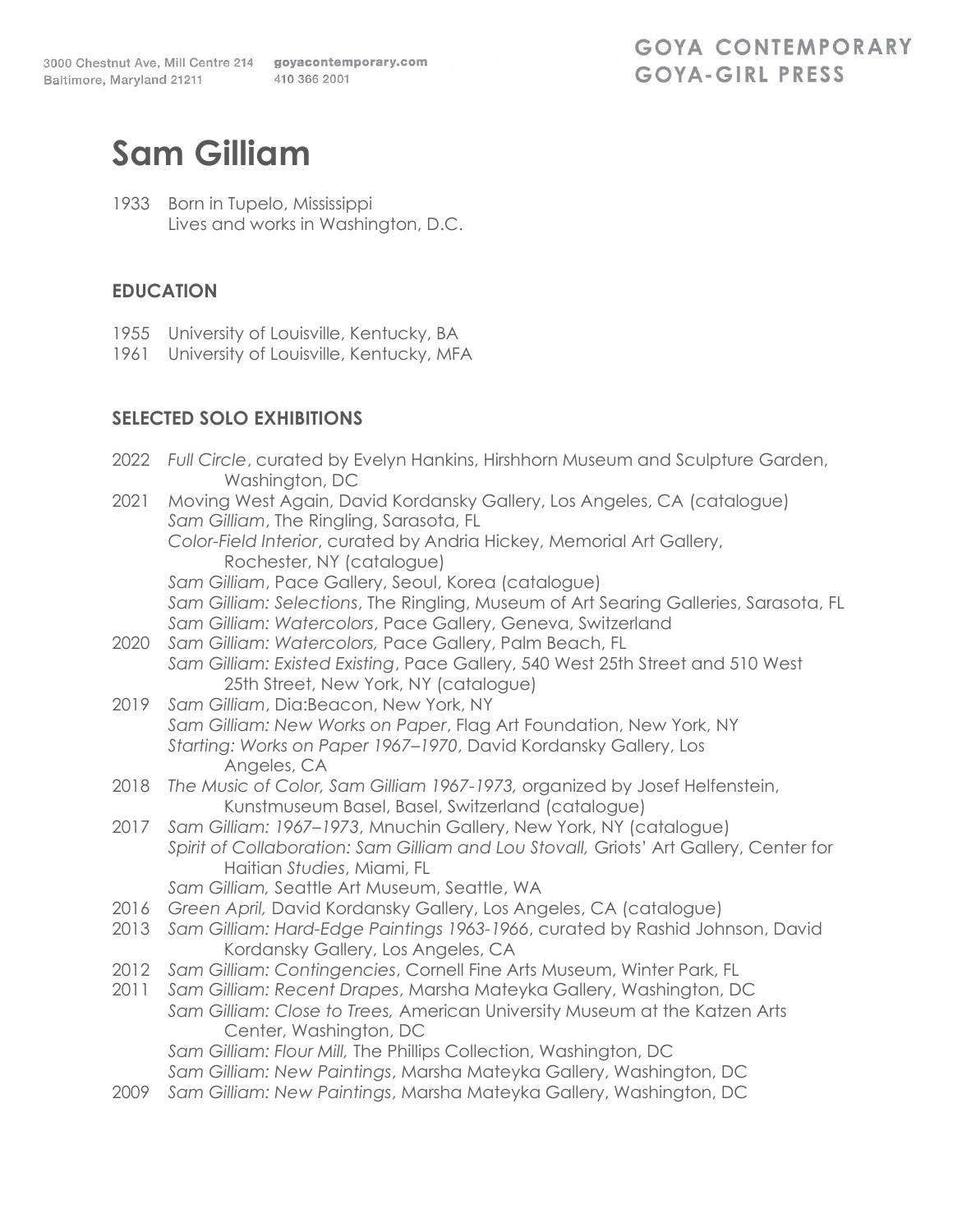# **GOYA CONTEMPORARY** GOYA-GIRL PRESS

2007 *Sam Gilliam: A Retrospective,* Contemporary Arts Museum, Houston, TX (catalogue) *Sam Gilliam: New Paintings and Prints*, Marsha Mateyka Gallery, Washington, DC *Sam Gilliam,* Scarfone/Hartley Galleries, University of Tampa, FL *Sam Gilliam,* Imago Gallery, Desert Springs, CA *Sam Gilliam,* Galerie Darthea Speyer, Paris, France 2006 *Sam Gilliam: A Retrospective*, Speed Art Museum, Louisville, KY; Museum of Art, Savannah, GA *Sam Gilliam: Prints from the Artist's Collection*, Luther W. Brady Art Gallery, George Washington University, Washington, DC; Second Street Gallery, Charlottesville, VA (catalogue) 2005 *Sunlight: New Paintings,* Marsha Mateyka Gallery, Washington, DC *Sam Gilliam: A Retrospective*, Corcoran Gallery of Art, Washington, DC (catalogue) *Fixed between Painting & Sculpture*, Angie Newman Johnson Gallery, Episcopal High School, Alexandria, VA 2004 *3,* Marsha Mateyka Gallery, Washington, DC *Sam Gilliam, Folded & Hinged,* Louisiana Art & Science Museum, Baton Rouge, LA. Traveled to: the Lauren Rogers Museum, Laurel, MS (catalogue) Sande Webster Gallery, Philadelphia, PA 2002 *Slats*, Marsha Mateyka Gallery, Washington, DC 2001 *From Shiraz*, Marsha Mateyka Gallery, Washington, DC Imago Gallery, Palm Desert, CA 2000 Georgetown Gallery, Georgetown, KY 1999 *Works '99*, Marsha Mateyka Gallery, Washington, DC *Sam Gilliam,* Klein Gallery, Chicago, IL 1998 *Sam Gilliam in 3-D*, Kreeger Museum, Washington, DC 1997 *Of Fireflies and Ferris Wheels: Monastery Parallel*, an installation, Kunstmuseum Kloster Unser Lieben Frauen, Magdeburg, Germany *The Three Musketeers*, Baumgartner Galleries, Washington, DC 1996 *Constructi*on, an installation, J.B. Speed Memorial Museum, Louisville, KY *A Still on the Potomac*, Baumgartner Galleries, Washington, DC 1994 *Sam Gilliam,* Baumgartner Gallery, Washington, DC 1993 *Golden Windows Inside Gold*, an installation, Whitney Museum of American Art, Philip Morris Branch, NY 1992 USIA, an installlation, Helsinki, Finland 1991 American Craft Museum, an installation, New York, NY Walker Hill Arts Center, Seoul, Korea, (catalogue) Galerie Darthea Speyers, Paris, France 1990 *Sam Gilliam: 1969–1975*, Klein Art Works, Chicago, IL (catalogue) *Small Drape Paintings*, Middendorf Gallery, Washington, DC (catalogue) 1987 Carl Solway Gallery, Cincinnati, OH 1986 Davis/McClain Gallery, Houston, TX 1985 Monique Knowlton Gallery, New York, NY 1984 *Recent Paintings*, Herter Art Gallery, University of Massachusetts, Amherst, MA 1983 *Modern Painters at the Corcoran: Sam Gilliam*, Corcoran Gallery of Art, Washington, DC (catalogue) Galerie Darthea Speyer, Paris, France Middendorf/Lane Gallery, Washington, DC McIntosh-Drysdale Gallery, Houston, TX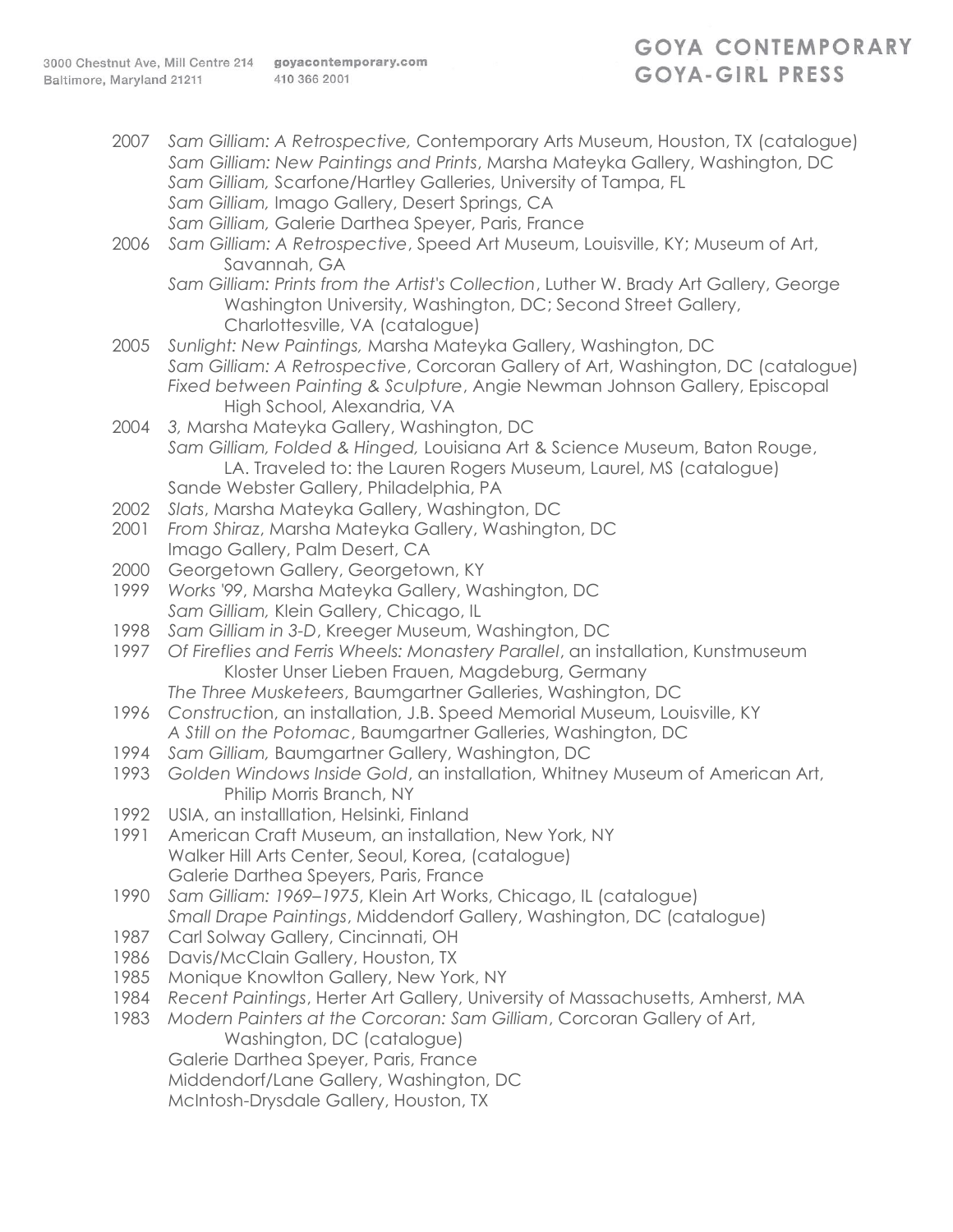- 1982 *Red & Black to "D": Paintings by Sam Gilliam*, The Studio Museum, Harlem, NY (catalogue)
- 1981 Hamilton Gallery, New York, NY Nexus, Atlanta, Georgia Dart Gallery, Chicago, IL
- 1979 Middendorf/Lane Gallery, Washington, DC Dart Gallery, Chicago, IL Hamilton Gallery, New York, NY
- 1978 *Sam Gilliam: Indoor & Outdoor Paintings*, University Gallery, University of Massachusetts, Amherst, MA (catalogue) Gallerie Darthea Speyer, Paris, France Carl Solway Gallery, New York, NY
- 1977 Artpark, Lewiston, NY Oliver Dowling Gallery, Dublin, Ireland Dart Gallery, Chicago, IL
- 1976 *Sam Gilliam: An Exhibition of Painting*, Rutgers University Art Gallery, New Brunswick, NJ (catalogue)
	- *Sam Gilliam: Paintings and Works on Paper*, J.B. Speed Art Museum, Louisville, KY (catalogue) Nina Freudenheim Gallery, Buffalo, NY
	- Galerie Darthea Speyer, Paris, France
- 1975 *Sam Gilliam: Paintings 1970-75*, Fendrick Gallery, Washington, DC (catalogue) Philadelphia Museum of Art, Philadelphia, PA Linda Ferris Gallery, Seattle, WA
- 1974 Carl Solway Gallery, Cincinnati, OH Linda Ferris Gallery, Seattle, WA
- 1973 Galerie Darthea Speyer, Paris, France Greenberg Gallery, St. Louis, MO University of California, Irvine, CA Maison de la Culture, Rennes, France
- 1972 Jefferson Place Gallery, Washington, DC
- 1971 Museum of Modern Art, New York, NY
- 1970 Galerie Darthea Speyer, Paris, France
- 1969 Corcoran Gallery of Art, Washington, DC
- 1968 Jefferson Place Gallery, Washington, DC Byron Gallery, New York, NY
- 1967 *Paintings by Sam Gilliam,* The Phillips Collection, Washington, DC (catalogue)

## **SELECTED GROUP EXHIBITIONS**

2022 *A Form of Magic*, curated by Benjamin Godsill, Móran Móran, Mexico City, Mexico *Homecoming,* The Stanley Museum of Art, Iowa City, IA *We Gotta Get Out of This Place – Transportive Art*, curated by Tirzah Frank and Cecily Hughes, University Museum of Contemporary Art, Fine Arts Center, University of Massachusetts, Amherst, MA *Guarding The Art,* Baltimore Museum of Art, Baltimore, MD *Color as Program*, Bundeskunsthalle, Bonn, Germany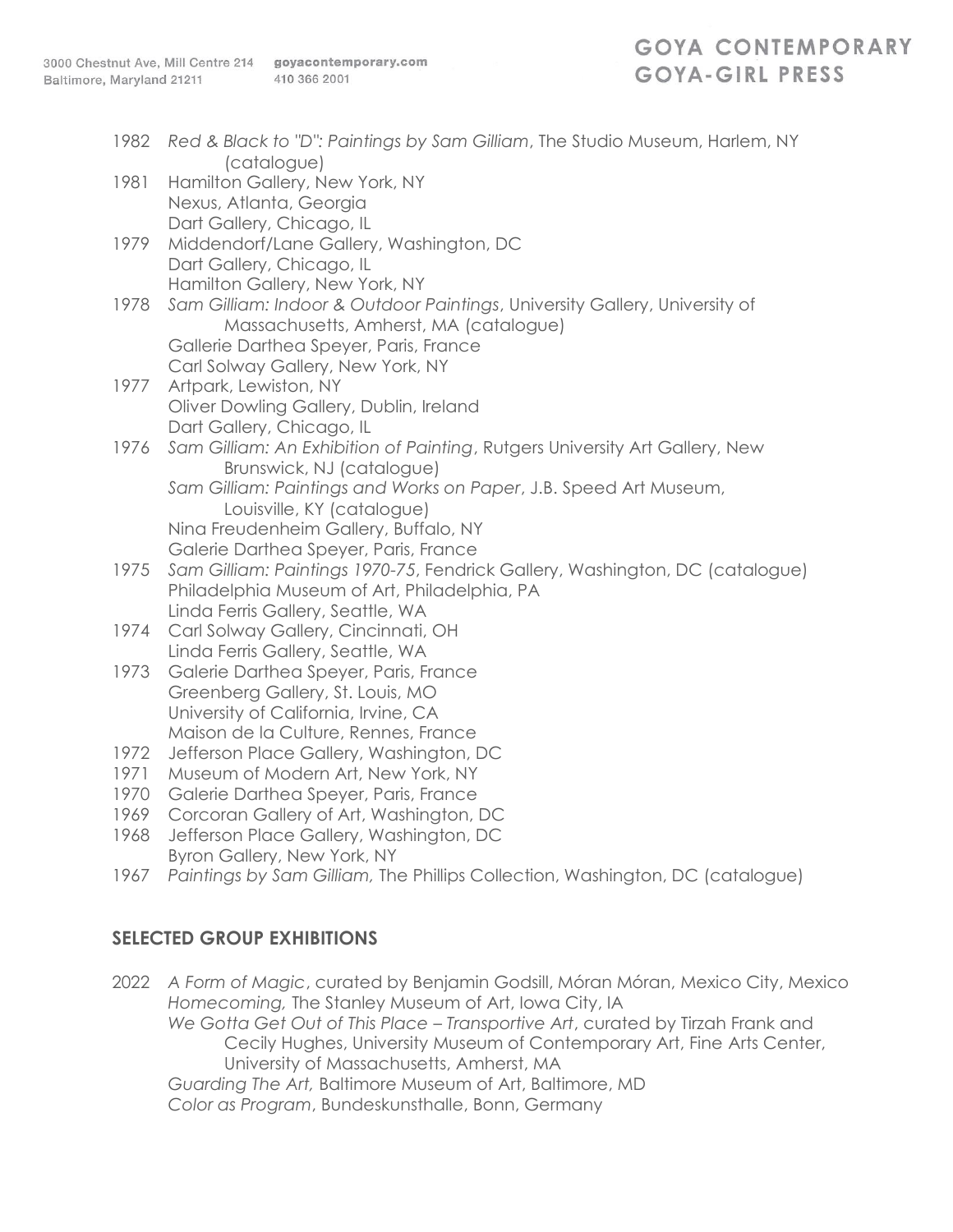*La couleur en fugue*, Fondation Louis Vuitton, Paris, France *Epistrophy: Melvin Edwards, Sam Gilliam, William T. Williams*, Pace Gallery, New York, NY *Prints from the Brandywine Workshop and Archives: Creative Communities*, Harvard Art Museums, Cambridge, MA *RAM Showcase: Abstraction*, Racine Art Museum, Racine, WI *A Decade of Acquisitions of Works on Paper*, Hammer Museum, Los Angeles, CA *To Begin, Again: A Prehistory of the Wex, 1968-89,* Wexner Center for the Arts, Columbus, OH *Shared Visions*, Jordan Schnitzer Museum of Art, Eugene, OR *The Cultivators: Highlights from the Kinsey African American Art and History Collection,* curated by Khalil Kinsey and Larry Earl, Frederick R. Weisman Museum of Art, Pepperdine University, Malibu, CA 2021 *Modal Painting: Sam Gilliam, Frank Bowling, Reginald Sylvester II, John Hoyland & John Golding*, Maximillian William, London, England *Artists and the Rothko Chapel: 50 Years of Inspiration*, Moody Center for the Arts, Rice University, Houston, TX (catalogue) *American Painting: The Eighties Revisited,* curated by Kate Bonansinga, Cincinnati Art Museum, Cincinnati, OH *Multiples, Inc.: 1965-1992*, Marian Goodman Gallery, New York, NY *Under Construction: Collage from the Mint Museum*, Hunter Museum of American Art, Chattanooga, TN; Knoxville Museum of Art, Knoxville, TN *Expanded Painting in the 1960s and 1970s,* Philadelphia Museum of Art, Philadelphia, PA *Promise, Witness, Remembrance,* curated by Allison Glenn, Speed Art Museum, Louisville, KY *Collecting Black Studies: The Exhibition*, Art Galleries at Black Studies, University of Texas, Austin, TX *Curators' Choice*, Telfair Museums, Savannah, GA *Creating Community: Cinque Gallery Artists,* The Art Students League of New York, New York, NY *Memories & Inspiration: The Kerry and C. Betty Davis Collection of African American Art*, Lyman Allyn Art Museum, New London, CT; The David Owsley Museum of Art, Muncie, IN *Hiding in Plain Sight*, Pace Gallery, New York, NY *Minted,* Addison/Ripley Fine Art, Georgetown, DC *The De Luxe Show*, Parker Gallery, Los Angeles, CA; Karma, New York, NY *DeAccession*, Benjaman Gallery, Buffalo, NY *Coloring*, University of Kentucky Art Museum, Lexington, KY *African American Art in the 20th Century*, Wichita Art Museum in Wichita, KS; Hudson River Museum, Yonkers, NY *Colliding with History: Works by African American Artists on Paper from the Collection of Wes and Missy Cochran*, Ernest G. Welch School of Art & Design, Atlanta, GA *Afro-American Images 1971: The Vision of Percy Ricks*, Delaware Art Museum, Wilmington, DE (catalogue) *American Modernisms at the Rollins Museum of Art*, Rollins Museum of Art, Winter Park, FL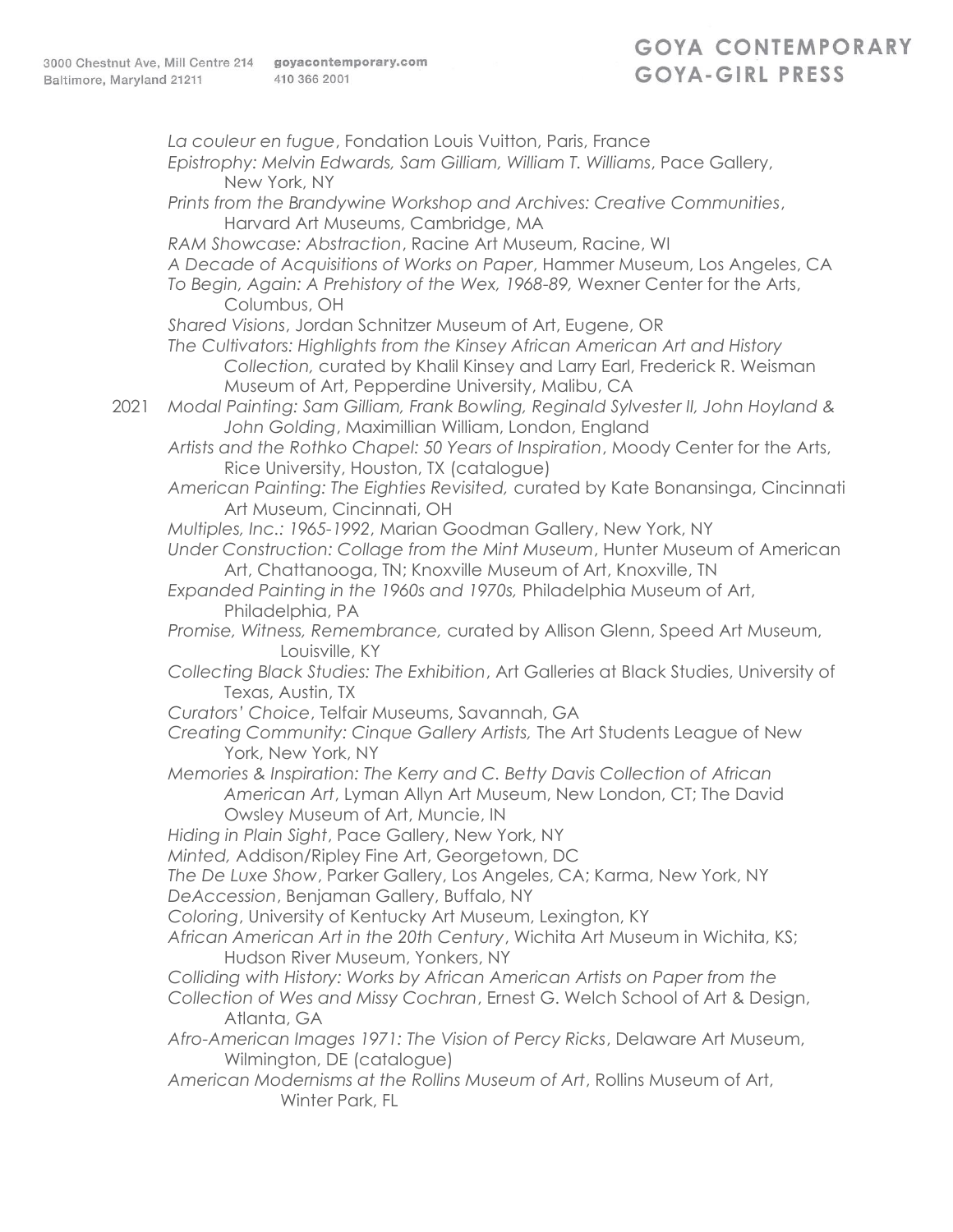- *Primacy: The Washington Color School,* curated by Dexter Wimberly, Edward Tyler Nahem Gallery, New York, NY
- *Convergent Evolutions: The Conscious of Body Work*, curated by Christiana Ine-Kimba Boyle, Pace Gallery, New York, NY
- *A Passion for Collecting: The Vision of Louis Allan Ford (1942-2020),* Galerie Myrtis, Baltimore, MD
- *Exhibiting Culture: Highlights from the Hammonds House Museum Collection*, Hammonds Hous
- 2020 *Soul of A Nation: Art in The Age of Black Power,* The Museum of Fine Arts, Houston, TX (catalogue)
	- *Black Refractions: Highlights from The Studio Museum in Harlem,* Smith College Museum of Art, Northampton, MA; traveled to Frye Art Museum, Seattle, WA; Utah Museum of Fine Arts, Salt Lake City, UT (catalogue)
	- *With Pleasure: Pattern and Decoration in American Art 1972-1985,* curated by Anna Katz, CCS Bard Hessel Museum of Art, Annandale-on-Hudson, NY
	- *Presence: African American Artists from the Museum's Collection,* curated by Katherine Love, Honolulu Museum of Art, Honolulu, HI
	- *Allied with Power: African and African Diaspora Art from the Jorge M. Pérez Collection,* curated by Maria Elena Ortiz, Pérez Art Museum Miami, Miami, FL
	- *History Takes Place: African American Art from the Tom Burrell Collection,*  curated by Horace Brockington, Borough of Manhattan Community College, New York, NY
	- *Shapeshifters: Transformations in Contemporary Art,* Cranbrook Art Museum, Bloomfield Hills, MI
	- *The Silence Perpetuates,* Mark Borghi Fine Art, Sag Harbor, NY
	- *Bloom of Joy*, Pace Gallery, Hong Kong
	- *Remix,* Hollis Taggart, Southport, CT
	- *Connecting Currents: Contemporary Art at the Museum of Fine Arts, Houston,*  Museum of Fine Arts, Houston, TX
	- *Color into Light,* Museum of Fine Arts, Houston, TX
	- *African American Art in the 20th Century,* Westmoreland Museum of American Art, Greensburg, PA
- 2019 *With Pleasure: Pattern and Decoration in American Art 1972-1985*, The Museum of Contemporary Art, Los Angeles, CA (catalogue)
	- *Generations: A History of Black Abstract Art*, The Baltimore Museum of Art, MD *The REACH Opening Festival*, John F. Kennedy Center for the Performing Arts, Washington, DC
	- *A Time for Action: Washington Artists Circa 1989*, Luther W. Brady Art Gallery, George Washington University, Washington, DC
	- *Postwar Abstraction: Variations*, Oklahoma City Museum of Art, OK
	- *Count of Three*, Alexander Gray Associates, New York, NY
	- *Spilling Over: Painting Color in the 1960s*, Whitney Museum of American Art, New York, NY
	- *Mapping Black Identities*, Minneapolis Institute of Art, Minneapolis, MN *Black Refractions: Highlights from The Studio Museum in Harlem*, Museum of the
		- African Diaspora, San Francisco, CA. Traveled to: Gibbes Museum of Charleston, SC; Kalamazoo Institute of Arts, MI; Smith College Museum of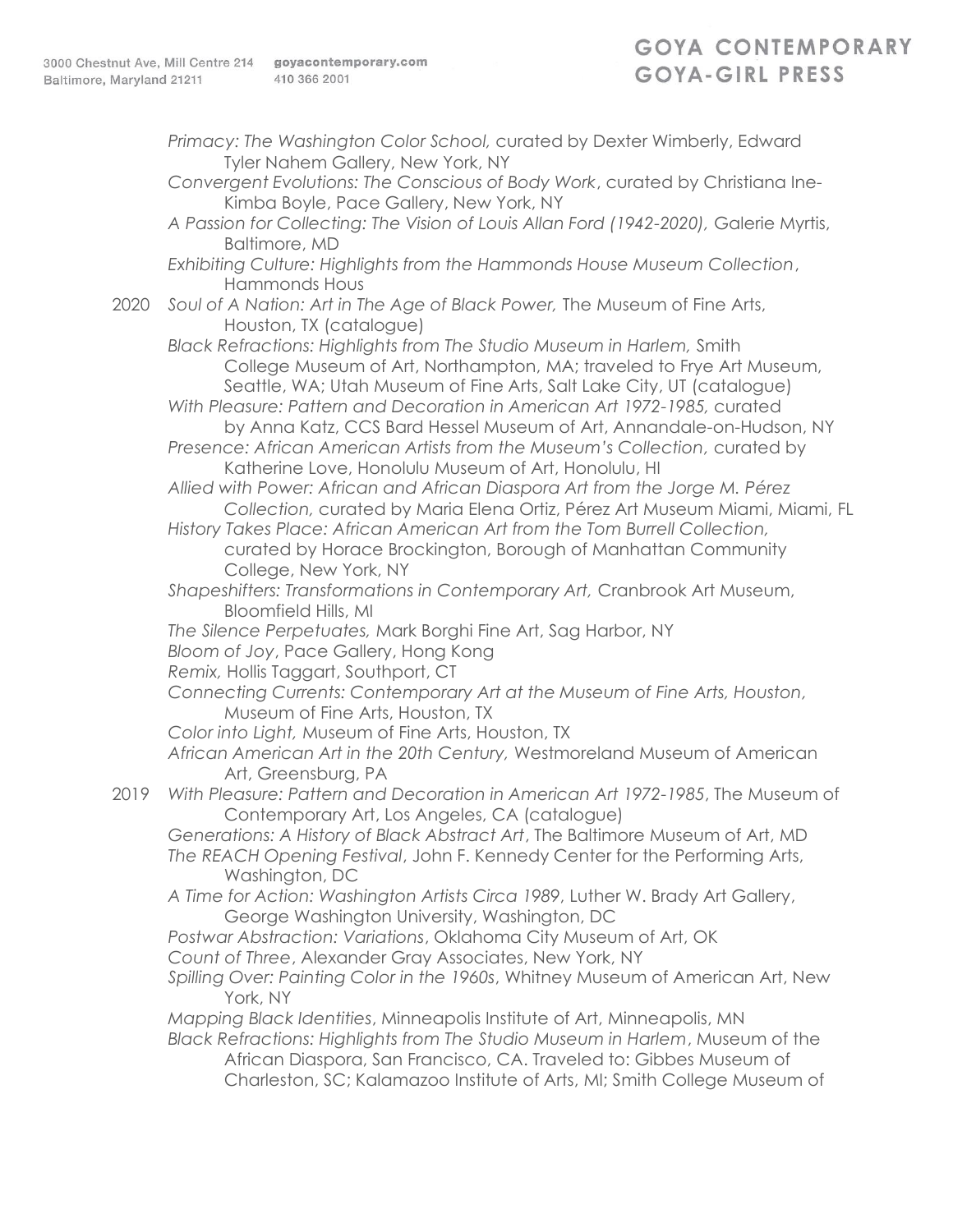Art, Northampton, MA; Frye Art Museum, Seattle, WA; Utah Museum of Fine Arts, Salt Lake City, UT (catalogue) 2018 *The Gift of Art: Permanent Collection Exhibition in Celebration of Its 35th Anniversary*, Pérez Art Museum Miami, FL *Pattern, Decoration and Crime*, Musée d'Art moderne et contemporain (MAMCO), Geneva, Switzerland *American Abstract*, Charles Riva Collection, Brussels, Belgium *Abstraction, Color, and Politics in the Early 1970s*, University of Michigan Museum of Art, Ann Arbor, MI *The Fabricators*, Akron Art Museum, Akron, OH *Second Look, Twice: Selections from the Collections of Jordan D. Schnitzer and His Family Foundation*, Museum of the African Diaspora, San Francisco, CA *Remember to React: 60 Years of Collecting*, NSU Art Museum Fort Lauderdale, Fort Lauderdale, FL *Alma Thomas: The Light of the Whole Universe*, Smith College Museum of Art, Northampton, MA *Public Artworks of Rockne Krebs and Sam Gilliam, Built and Unbuilt*, The Washington Studio School, Washington, D.C. (catalogue) *One Shot: Featuring Works by Color Field Artists*, UTA Artist Space, Beverly Hills, CA *Painting: Now and Forever, Part III*, Matthew Marks Gallery, New York, NY *Summer 2018*, Mnuchin Gallery, New York, NY *Sam Gilliam in Dialogue: The Topographies of Color*, Williams College Museum of Art, Williamstown, MA *Inherent Structure*, Wexner Center for the Arts, Columbus, OH *Collecting Contemporaries: Recent Acquisitions from The Koch And Wolf Collections*, Indianapolis Museum of Art, Newfields, IN *Sam Gilliam in Dialogue: Form,* Williams College Museum of Art, Williamstown, MA *Expanding Narratives: The Figure and the Ground*, Smart Museum of Art at the University of Chicago, IL *Problem Solving: Highlights from the Experimental Printmaking Institute*, Mechanical Hall Gallery at the University of Delaware, Newark, DE *Reclamation! Pan-African Works from the Beth Rudin DeWoody Collection*, Taubman Museum of Art, Roanoke, VA *Indulge*, Art Movement, Los Angeles, CA *Hopes Springing High: Gifts of Art by African American Artists*, Crocker Art Museum, Sacramento, CA *Sam Gilliam in Dialogue: Race + Representation*, Williams College Museum of Art, Williamstown, MA. *The New Art: A Milestone Collection Fifty Years Later,* The Oklahoma City Museum of Art, OK *The Conscientious Objector*, The Schindler House at the MAK Center for Art and Architecture, West Hollywood, CA (catalogue) *Experiments in Form: Sam Gilliam, Alan Shields, Frank Stella*, The Block Museum of Art at Northwestern University, Evanston, IL 2017 *Washington Color School: 50 Years Later*, Bethesda Fine Art, Washington D.C. *Picturing Mississippi, 1817–2017: Land of Plenty, Pain, and Promise*, Mississippi Museum of Art, Jackson, MS (catalogue)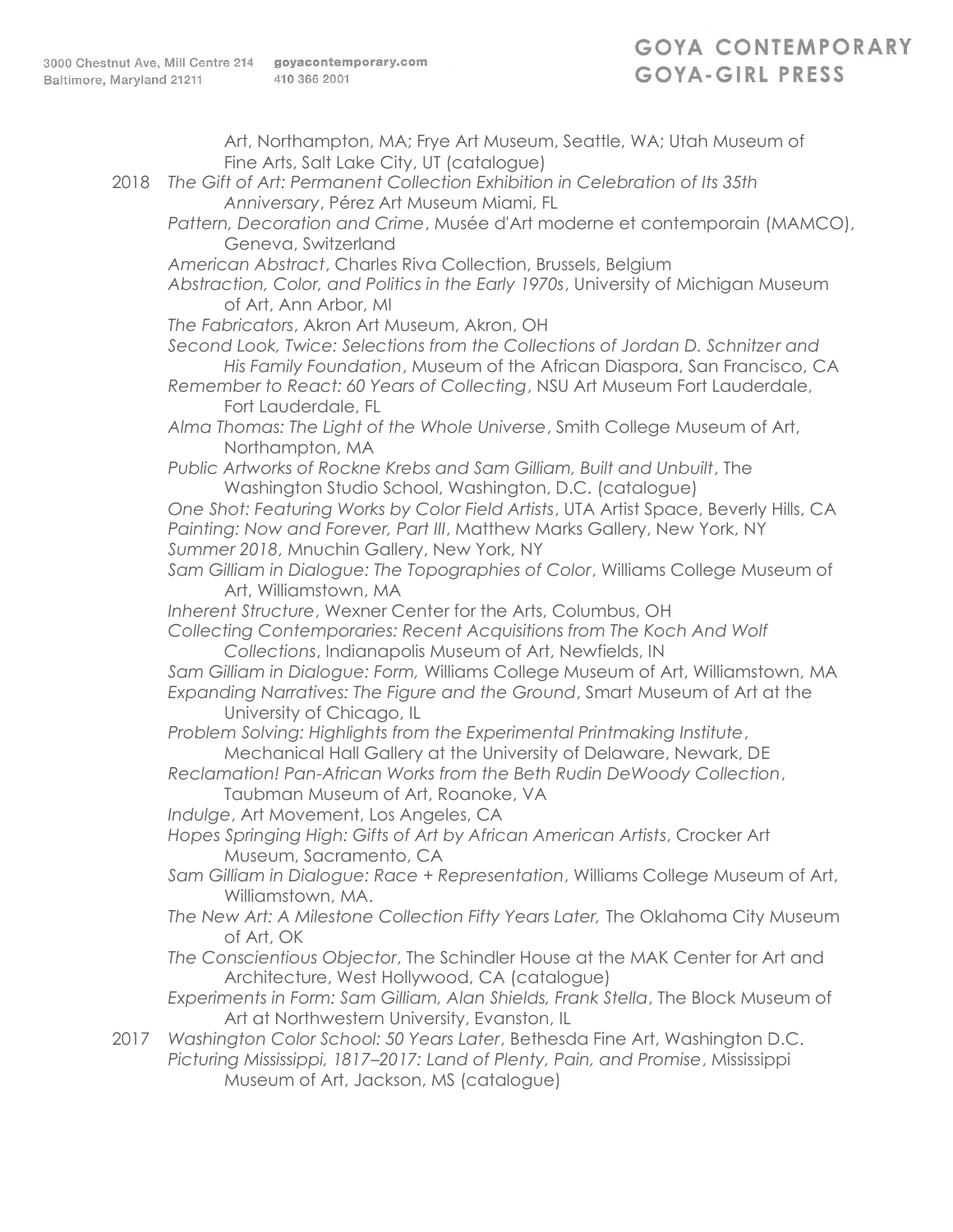*Solidary and Solitary,* Ogden Museum of Southern Art, New Orleans, LA. Travelled to The Nasher Museum of Art, Duke University, Durham, NC; Snite Museum of Art, University of Notre Dame, South Bend, IN; David and Alfred Smart Museum of Art, University of Chicago, IL; Baltimore Museum of Art, MD; Berkeley Art Museum and Pacific Film Archive at the University of California; and Pérez Art Museum Miami, FL (catalogue)

*Disorderly Conduct: American Painting and Sculpture, 1960 -1990*, Nasher Museum of Art, Duke University, Durham, NC

*Start at Home; Art from the Frank W. Hale, Jr. Black Cultural Center Collection,*  Various venues, Columbus, OH

*The New Art, A Controversial Collection Fifty Years Later,* Oklahoma City Museum of Art, Oklahoma City, OK

*Dimensions of Black,* organized by the Museum of Contemporary Art San Diego in collaboration with the San Diego African American Museum of Fine Art, Jan Shrem and Maria manettie Shrem Museum of Art, University of California, Davis, CA

*Art of Rebellion: Black Art of the Civil Rights Movement,* Detroit Institute of Arts, Detroit, MI

*Simple Passion, Comblex Vision: The Darryl Atwell Collection,* Harvey B. Gantt Center for African-American Arts + Culture, Charlotte NC

*Experiments in Form; Sam Gilliam, Alan Shields, Frank Stella,* organized by Janet Dees, Mary and Leigh Block Museum of Art, Northwestern University, Evanston, IL

*Color People,* curated by Rashid Johnson, Rental Gallery, East Hampton NY *The Evolution of Mark-Making,* Museum of Contemporary Art Jacksonville,

Jacksonville, FL

- *Soul of a Nation: Art in the Age of Black Power,* organized by Mark Godfrey and Zoe Whitley, Tate Modern, London UK
- *Please Fasten Your Seat Belt as We are Experiencing Some Turbulence,* Leo Xu Projects, Shanghai, China

*Approaching Abstraction: African American Art from the Permanent Collection,*  La Selle University Art Museum, Philadelphia, PA

*Investigating Identity: Race, Gender, and Sexuality in Contemporary Art,* Maier Museum of Art, Randolph College, Lynchburg, VA

*Black History Month at VMFA,* Virginia Museum of Fine Arts, Richmond VA *Revelations: Masterworks by African American Artists,* McNay Art Museum, San Antonio, TX

*Colour Is,* Waggington Custot, London, UK

*VIVA ARTE VIVA,* curated by Christine Macel, 57th Venice Biennale, Venice, Italy *AfroFantastic: Black Imagination and Agency in the American Experience,*  Cornell Fine Art Museum, Rollins College Winter Park, FL

2016 *Circa 1970,* organized by Lauren Haynes, The Studio Museum in Harlem, New York, NY

*Dimensions of Black: A Collaboration with the San Diego African American Museum,* The Museum of Contmemporary Art San Diego, San Diego, CA

*Visual Art and the American Experience,* National Museum of African American History and Culture, Washington, DC

*Passages in Modern Art: 1946-1996,* Dallas Museum of Art, Dallas, TX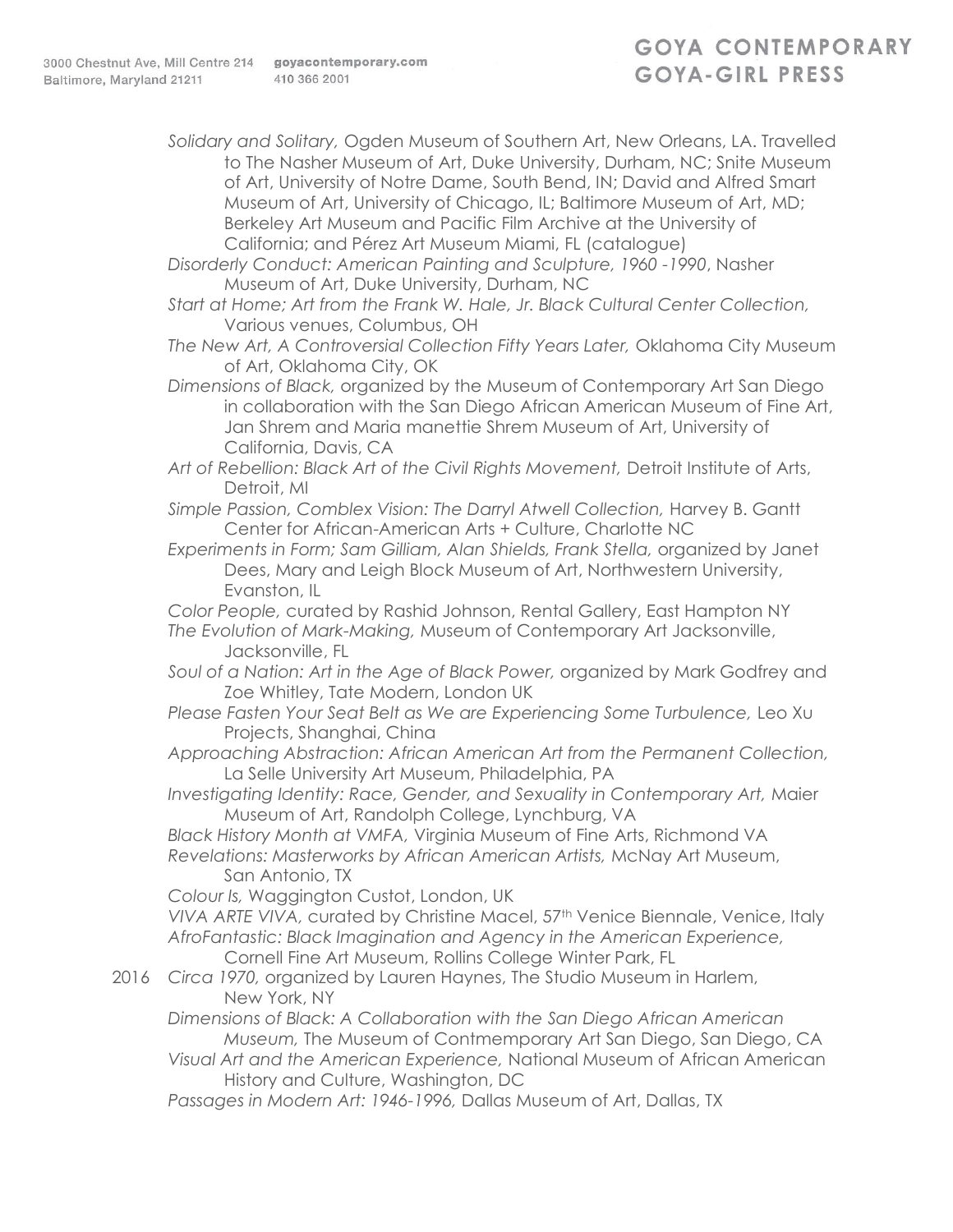- *Complex Uncertainties: Artists in Postwar America,* Jepson Center, Telfair Museums, Savannah, GA
- *Three American Painters: David Diao, Sam Gilliam, Sal Sirugo,* organized by Betty Jarvis and Donna Gustafson, Zimmerli Art Museum, Rutgers, New Brunswick, NJ
- *Close Readings: American Abstract Art from the Vanderbilt University Fine Arts Gallery,* Vanderbilt University, Nashville, TN
- Landmark: A Decade of Collection at the Jepson Centre, Jepson Center for the Arts, Savannah, GA

*A Celebration of the Speed Collection,* Speed Art Museum, Louisville, KY

*African American Art Since 1950: Perspectives from the David C. Driskill Center,*  curated by Dr. Robert E. Steele and Dorit Aaron, Susquehanna Art Museum, Harrisburg, PA

*Repurposed Realities,* Goya Contemporary Gallery, Baltimore MD *Not New Now,* Marrakech Biennale 6, curated by Reem Fadda, Marrakech Morocco

- 2015 *Black: Color, Material, Concept,* Organized by Lauren Haynes, Dtudio Museum Harlem, New York NY
	- *On Paper, Howard Hodgkins, Sam Gilliam, Gene Davis, Sheila Rotner, Andrea Way, Athena Tacha, Anges Denes, Kathleen Kucka,* Marsha Mateyka Gallery, Washington, DC
	- *Surface Matters,* Curated by Jen Mergel, Edward H. Linde Gallery, Museum of Fine Arts, Boston, MA
	- *Affecting Presence and the Pursuit of Delicious Experiences,* The Menil Collection, Houston, TX
	- *Great Impressions IV: An Exhibition of Contemporary Prints,* Dean Jensen Gallery, Milwaukee, WI
	- *Represent: 200 Years of African American Art,* Philadelphia Museum of Art, Philadelphia, PA
	- *Pretty Raw: After and Around Helen Frankenthaler,* curated by katy Siegel, The Rose Art Museum, Brandeis University, Waltham MA
	- *Witness: Art and Civil Rights in the Sixties,* Blanton Museum of art, University of Texas at Austin, Austin TX
	- *Make It New: Abstract Painting from the National Gallery of Art 1950-1975,* The Clark Institute, Williamstown, MA
	- *African American Art Since 1950: Perspectives from the David C. Driskell Center,*  Figge Art Museum Davenport, IA; Polk Museum of Art, Lakeland, FL
- 2014 *Sense of Place II: Selections from the Permanent Collection,* Ogden Museum of Southern Art, New Orleans LA
	- Marsha Mateyka Gallery, Washington, DC
	- *Witness: Art and Civil Rights in the Sixties,* Brooklyn Museum, Brooklyn NY; Hood Museum, Dartmouth College, Hanover NH
	- *African American Art: Harlem Renaissance, Civil Rights Era and Beyond,* curated by Virginia Mecklenburg, Hunter Museum of American Art, Chattanooga TN; Crocker Art Museum, Sacramento CA; Everson Museum of Art, Syracuse NY
	- *African American Art Since 1950: Perspectives from the David C. Driskell Center,*  The Harvey B. Gantt Center for African-American Arts, Charlotte NC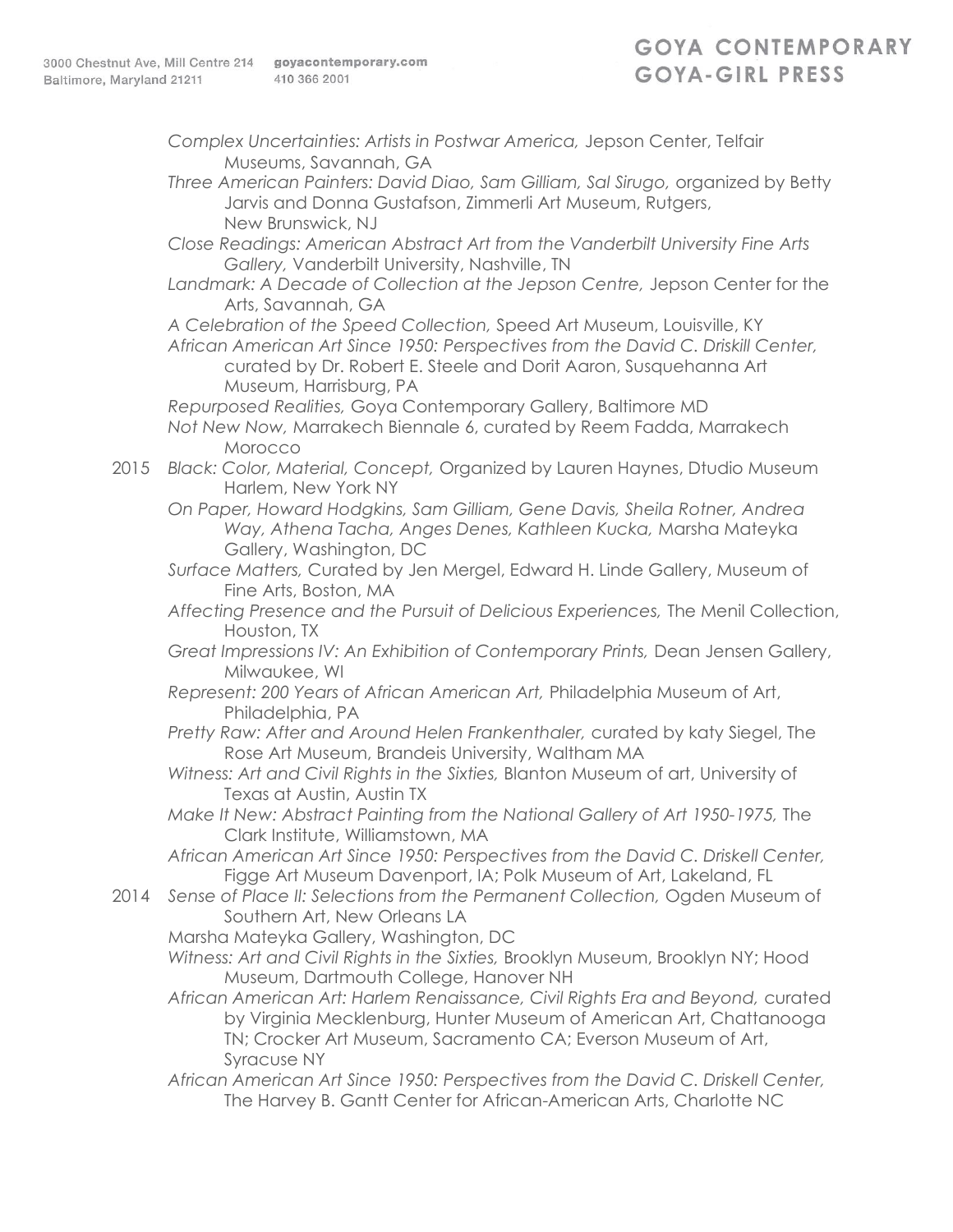# **GOYA CONTEMPORARY** GOYA-GIRL PRESS

2013 *African American Art*, Crocker Art Museum, Sacramento, CA *Assembly Required: Selections from the Permanent Collection,* curated by Naima J. Keith, The Studio Museum in Harlem, New York, NY *The Force of Color*, Madison Museum of Contemporary Art, Madison, WI 2012 *African American Art Since 1950: Perspectives from the David C. Driskell Center*, The David C. Driskell Center, University of Maryland, MD *A Bigger Splash: Painting after Performance,* Tate Modern, London, UK *Drip, Drape, Draft*, curated by Rashid Johnson, South London Gallery, London, UK *The Spirit Level*, curated by Ugo Rondinone, Gladstone Gallery, New York, NY *The Constant Artist*, Katzen Arts Center, American University, Washington, DC 2011 *Washington Color and Light,* The Corcoran Gallery of Art, Washington, DC *The 100th Annual Exhibition of Contemporary Art: The Vision Endures,* Maier Museum of Art, Lynchburg, VA 2010 *Colorscape: Abstract Painting, 1960-1979*, Santa Barbara Museum of Art, Santa Barbara, CA 2009 *Intrinsic Trio: Sanford Biggers, Sam Gilliam & Joyce J. Scott,* Goya Contemporary, Baltimore, MD 2008 *Three American Masters: Gene Davis, Sam Gilliam, Nathan Oliveira,* Marsha Mateyka Gallery, Washington, DC 2007 *5 X 5: Five Artists choose Five Artists to Watch*, Ann Loeb Bronfman Gallery, Washington District of Columbia Jewish Community Center, Washington, DC 2006 *Generations*, Contemporary Art Center of Virginia, Virginia Beach, VA 2005 *The Shape of Color*, Art Gallery of Ontario, Toronto, Canada *Resurfaced*, Boston University Art Gallery, Boston, MA *The Chemistry of Color: African American Artists is Philadelphia,* Pennsylvania Academy of Fine Arts, Philadelphia, PA 2003 *Abstract Notions: Selections for the Permanent Collection*, University of Massachusetts, Amherst, MA 2001 Imago Gallery, Palm Desert, CA 1999 Klein Gallery, Chicago, IL 1997 *Seeing Jazz*, Smithsonian Institution Traveling Exhibition Service *After the Fall: Aspects of Abstract Painting since 1970*, Newhouse Center of Contemporary Art, Snug Harbor Cultural Center, Staten Island, NY 1996 Klein Gallery, Chicago, IL Galerie Simmone Stern, New Orleans, LA 1995 *44th Biennial Exhibition of Contemporary American Painting*, Corcoran Gallery of Art, Washington, DC *Richard Artschwager, Sam Gilliam, Jim Hyde,* Baumgartner Gallery, Washington, DC 1994 Galerie Simmone Stern, New Orleans, LA 1992 Smith Andersen Gallery, Palo Alto, CA Michael H. Lord Gallery, Milwaukee, WI 1991 *Abstraction: The 90's*, Andre Emmerich Gallery, New York, NY Gallery Simone Stern, New Orleans, LA Fendrick Gallery, New York, NY Nancy Drysdale/ de Andino Fine Arts, Washington, DC 1989 *The Blues Aesthetic*, Washington Project for the Arts, Washington, DC Duke University Museum of Art, Durham, NC (catalogue)

California Afro-American Museum, Los Angeles, CA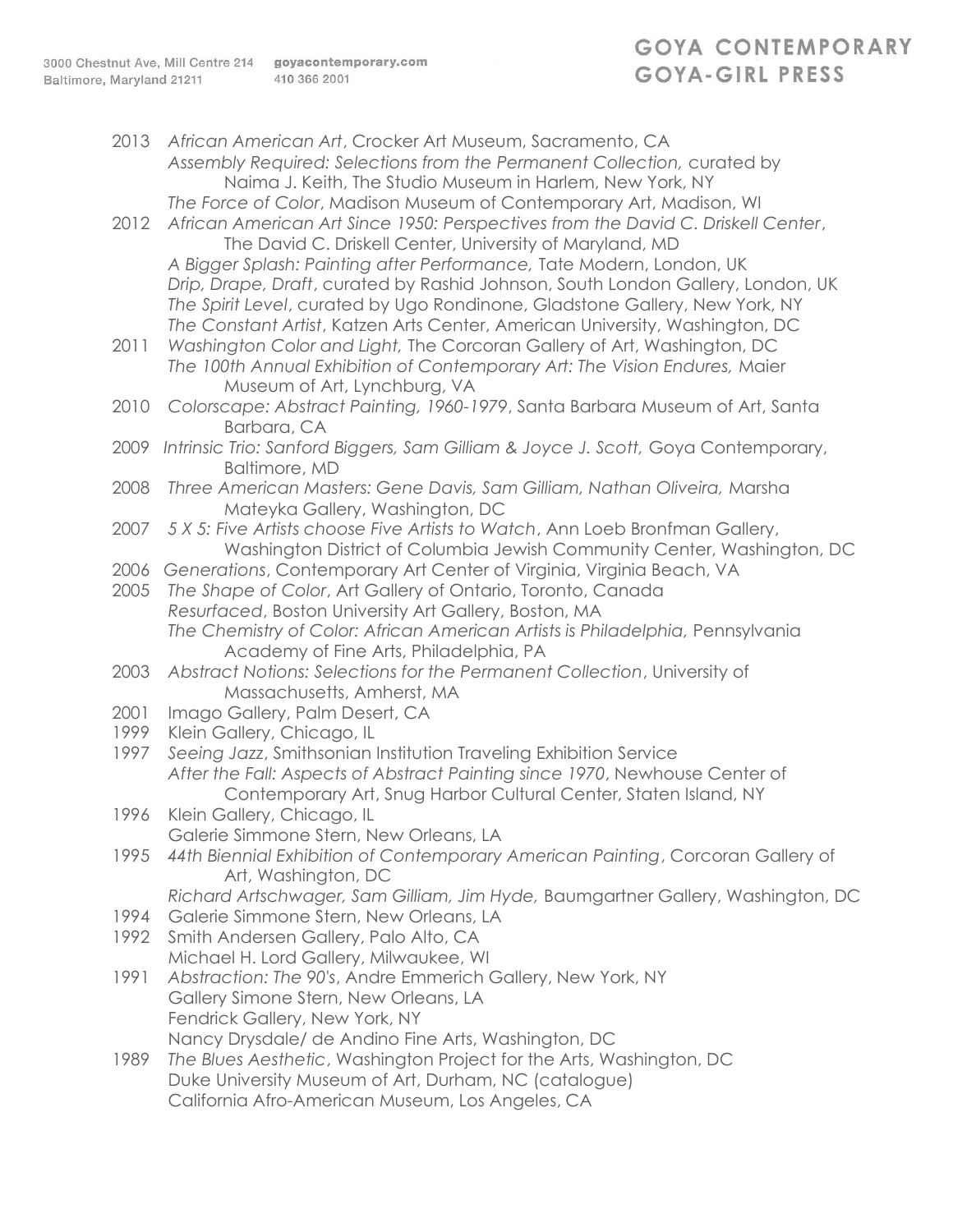| 1986 | Abstraction/Abstraction, Carnegie-Mellon University Art Gallery, Pittsburgh, PA<br>(catalogue)                                               |
|------|----------------------------------------------------------------------------------------------------------------------------------------------|
| 1982 | American Abstraction Now, Institute of Contemporary Art, Virginia Museum of<br>Fine Art, Richmond, VA (catalogue)                            |
|      | Painterly Abstraction, Fort Wayne Museum of Art, Fort Wayne, IN (catalogue)                                                                  |
| 1981 | Installations: Stephen Antonakos, Sam Gilliam, Rockne Krebs, Middendorf/Lane                                                                 |
|      | Gallery, Washington, DC                                                                                                                      |
|      | Sam Gilliam and Auste, Hamilton Gallery, New York, NY                                                                                        |
| 1980 | Alternatives by Black Artists, Washington Project for the Arts, Washington, DC<br>Afro-American Abstraction, P.S. 1, Queens, New York, NY    |
| 1979 | Art of the Eighties, The Grey Gallery, New York University, New York, NY                                                                     |
|      | Color and Structure, Hamilton Gallery, New York, NY                                                                                          |
| 1978 | American Artists' Work in Private French Collections, Museum of Modern Art,<br>Lyon, France                                                  |
| 1977 | Le Peinture et le Tissu, Museum of Modern Art, Lyon, France                                                                                  |
|      | 12th International Biennial of Graphic Art, Ljubljana, Yugoslavia                                                                            |
| 1976 | Handmade Paper, Museum of Modern Art, New York, NY (catalogue)                                                                               |
|      | Le Festival Internationale le Peinture, Cagnes-sur-Mer, France (catalogue)                                                                   |
|      | 30 Years of American Printmaking, The Brooklyn Museum, Brooklyn, NY (catalogue)                                                              |
| 1975 | 72nd American Exhibition, Art Institute of Chicago, Chicago, IL<br>34th Biennial of Contemporary American Painting, Corcoran Gallery of Art, |
|      | Washington, DC                                                                                                                               |
| 1974 | Cut, Bend, Spindle, Fold, Museum of Modern Art, New York, NY                                                                                 |
|      | Expo '74 Spokane, Washington, DC (catalogue)                                                                                                 |
| 1972 | Gilliam/Edwards/Williams: Extensions, Wadsworth Atheneum, Hartford, CT<br>(catalogue)                                                        |
|      | Works for Spaces: Antonakos, Bladen, Gilliam, Irwin and Rockburn, San Francisco                                                              |
|      | Museum of Art, San Francisco, CA (catalogue)                                                                                                 |
|      | XXXVI Venice Biennale, American Pavilion, Venice, Italy                                                                                      |
| 1971 | The Deluxe Show, Deluxe Theater Exhibit, The Menil Foundation, Houston, TX<br>(catalogue)                                                    |
|      | Columbia Museum of Art, Columbia, SC                                                                                                         |
|      | Works for New Spaces, Walker Art Center, Minneapolis, MN                                                                                     |
|      | Kid Stuff, Albright-Knox Art Gallery, Buffalo, NY                                                                                            |
|      | II Indian Triennale: American Exhibit, Lalit Kala Adademi, New Delhi, India                                                                  |
|      | (catalogue)                                                                                                                                  |
| 1970 | Two Generations of Color Painting, Institute of Contemporary Art, University of<br>Pennsylvania, Philadelphia, PA (catalogue)                |
|      | Dimensions of Art, La Jolla Museum of Art, La Jolla, CA (catalogue)                                                                          |
|      | Work on Paper, Museum of Modern Art, New York, NY                                                                                            |
|      | Washington: Twenty Years, Baltimore Museum of Art, Baltimore, MD (catalogue)                                                                 |
|      | 69th American Exhibition, Art Institute of Chicago, Chicago, IL                                                                              |
| 1969 | Annual Exhibition of Contemporary American Painting, Whitney Museum of<br>American Art, New York, NY                                         |
|      | X to the Fourth Power, The Studio Museum in Harlem, New York, NY                                                                             |
|      | Gilliam, Krebs, McGowin, Corcoran Gallery of Art, Washington, DC                                                                             |
|      | Other Ideas, Detroit Institute of Art, Detroit, MI (catalogue)                                                                               |
|      | The Washington Painters, Ringling Museum, Sarasota, FL (catalogue)                                                                           |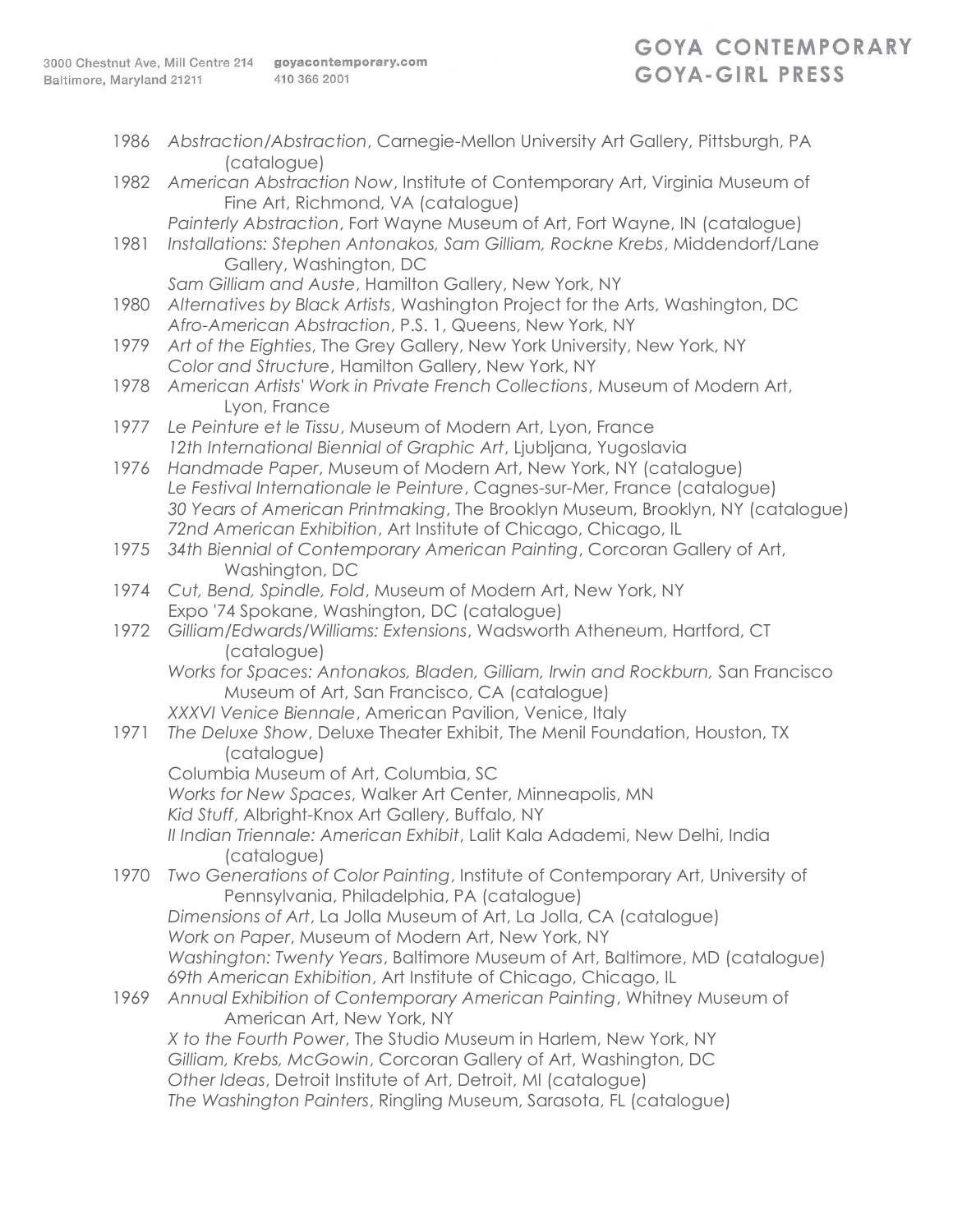- 1968 *Tribute to Martin Luther King*, Museum of Modern Art, New York, NY Inaugural Show, The Studio Museum in Harlem, New York, NY
- 1966 *The Negro in American Art*, UCLA Art Galleries, University of California, Los Angeles, CA (catalogue)
	- *Artists in Washington*, Institute of Contemporary Arts, Washington, DC *Ten Negro Artists from the U.S.*, First World Festival of Negro Arts, Dakar, Senegal (catalogue)
- 1964 *Nine Contemporary Painters, USA*, Pan American Union, Washington, DC

#### **SELECTED BIBLIOGRAPHY**

- 2020 *Sam Gilliam: Existed Existing* (exhibition catalogue). Interview by Hans Ulrich Obrist. Texts by Courtney J. Martin and Fred Moten. New York: Pace Gallery, 2020.
- 2019 Jones, Kellie and Choi, Connie H. *Black Refractions, Highlights from The Studio Museum in Harlem*, New York: Rizzoli, 2019.
- 2018 *The Music of Color: Sam Gilliam 1967-1973* (exhibition catalogue). Cologne: Verlag der Buchhandlung Walter Konig, 2018.
- 2017 *Sam Gilliam*. Texts by Jonathan P. Binstock, Jenelle Porter, and Peter Halley. Los Angeles: David Kordansky Gallery, 2017.
	- *Sam Gilliam, 1967-1973* (exhibition catalogue). Text by Adrienne Edwards. New York: Mnuchin Gallery, 2017.
- 2016 *Four Generations: The Joyner/Giuffrida Collection of Abstract Art Collection*. Edited by Courtney J. Martin, texts by Mary Schmidt Campbell, Chris Bedford, Joost Boosland, Mark Bradford, Alexis Clark, Nicholas Cullinan, Mark Godfrey, Norman L. Kleeblatt, et al., New York: Gregoy R. Miller & Co., 2016.
	- *Indiana University Eskenazi Museum of Art Guide*. Edited by Mariah Keller. Bloomington: Indiana University Press, 2016.
- 2015 Relyea, Lane. "1960s: Color Field & Its Influence." In *The Heroine Paint*: *After Frankenthaler*. Edited by Katy Siegel. New York: Gagosian Gallery, 2015: 102–135.
- 2014 *Witness: Art and Civil Rights in the Sixties* (exhibition catalogue). Texts by Teresa A. Carbone, Kellie Jones, Connie H. Choi, Dalila Scruggs, and Cynthia A. Young. New York: The Monacelli Press and The Brooklyn Museum, 2014.
- 2012 *African American Art: Harlem Renaissance, Civil Rights Era, and Beyond*. Texts by Richard J. Powell and Virginia Mecklenburg. Washington, D.C. and New York: Smithsonian American Art Museum and Rizzoli, 2012: 105–109.
	- Wood, Catherine, ed. *A Bigger Splash: Painting after Performance*. London: Tate Modern, 2012: 67.
- 2011 Cooks, Bridget R. *Exhibiting Blackness: African Americans and The American Art Museum*. Amherst & Boston: University of Massachusetts Press, 2011.
- 2005 *The Chemistry of Color: African American Artists in Philadelphia, 1970-1990*. Texts by Kim Sajet and Howardena Pindell. Philadelphia: Pennsylvania Academy of the Fine Arts, 2005.
	- *Sam Gilliam: A Retrospective*. Texts by Jonathan P. Binstock, Walter Hopps, and Jacquelyn D. Serwer. Washington D.C.: Corcoran Gallery of Art, 2005.
	- *The Shape of Color.* Edited by David Moos. Toronto: Art Gallery of Ontario, 2005.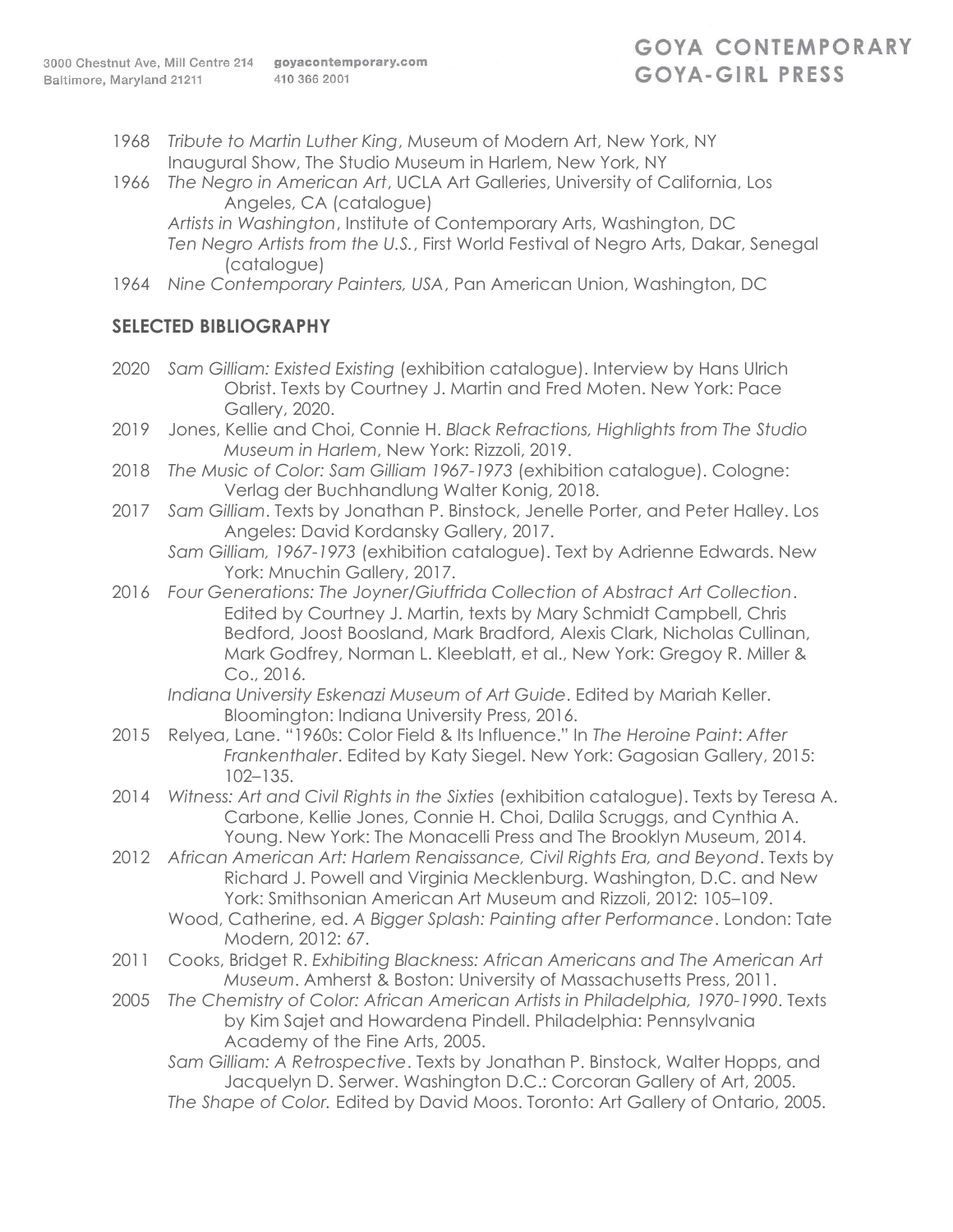2004 Berger, Maurice. *White: Whiteness and Race in Contemporary Art*. Baltimore: Center for Art and Visual Culture, 2004.

Binstock, Jonathan P. *Sam Gilliam: Folded & Hinged* (exhibition catalogue). Baton Rouge and Laurel: Louisiana Art And Science Museum and Lauren Rogers Museum of Art, 2004.

- 2000 Batchelor, David. *Chromophobia.* London: Reaktion Books, 2000. *American Watercolors at the Pennsylvania Academy of the Fine Arts* (exhibition catalogue). Texts by Jonathan P. Binstock and Kathleen A. Foster. Philadelphia: Pennsylvania Academy of the Fine Arts, 2000.
- 1999 *Works '99, Washington D.C.:* Marsha Mateyka Gallery, 1999
- 1997 *Gellner, Uwe Jens Gellner, Sam Gilliam: Of Fireflies and Ferris Wheels*; Monastery Parallel, Magdeburg, Germany, 1997
- 1996 *African-American Art: 20th Century Masterworks*, New York: Michael Rosenfeld Gallery, 1996
- 1991 "Solids and Veils," Art Journal, 1991, pp. 10-11
- 1987 *The Afro-American Artist in the Age of Cultural Pluralism*, Montclair: Montclair Art Museum, 1987
- 1986 "About Abstraction," Abstraction Abstraction, edited by Elaine A. King, Pittsburg: Carnegie Mellon University Press, 1986
	- "The Transformation of Nature Through Nature," Theories and documents of Contemporary Art: A Sourcebook of Artists' Writings, edited by Kristen Stiles and Peter Selz, Berkeley: University of California Press, 1996
- 1983 *Through Their Eyes: The Art of Lou and Di Stovall,* Washington, D.C.: Anacostia Neighborhood Museum, 1983
- 1979 Rose, Barbara, *American Painting: The Eighties*, New York, 1979
- 1971 Dowell, John, Melvin Edwards, Sam Gilliam, Richard Hunt, Daniel Johnson, Joe Overstreet, and William T. Williams, "Letter to the Editor," Artforum, May 1971, pp. 3
- 1968 "In Seconds," Art in Washington: 1969 Calendar and Diary, edited by Leslie Judd Ahlander, Washington D.C, 1968
- 1967 Paintings by Sam Gilliam, Washington, D.C.: Phillips Collection, 1967

#### **AWARDS**

- 2015 U.S. State Department Medal of Arts
- 2007 Mississippi Governor's Award for Excellence in the Visual Arts
- 1997 Honorary Doctor of Arts & Letters, University of Wisconsin, Madison, WI
- 1993 Honorary Doctorate of Fine Arts, Corcoran Gallery and School of Art, Washington, DC
- 1992 Honorary Doctor of Arts & Letters, University of Louisville, Louisville, KY
- 1990 Honorary Doctor of Arts & Letters, Northwestern University, Evanston, IL
- 1989 Individual Artist Grant, National Endowment for the Arts
- 1987 Honorary Doctorate of Fine Arts, Atlanta College of Art, Atlanta, GA
- 1986 Honorary Doctorate of Fine Arts, Memphis College of Art, Memphis, TN
- 1980 Honorary Doctorate of Humane Letters, University of Louisville, Louisville, KY
- 1975 Workshop Activities Grant, National Endowment for the Arts
- 1974 Workshop Activities Grant, National Endowment for the Arts
- 1973 Workshop Activities Grant, National Endowment for the Arts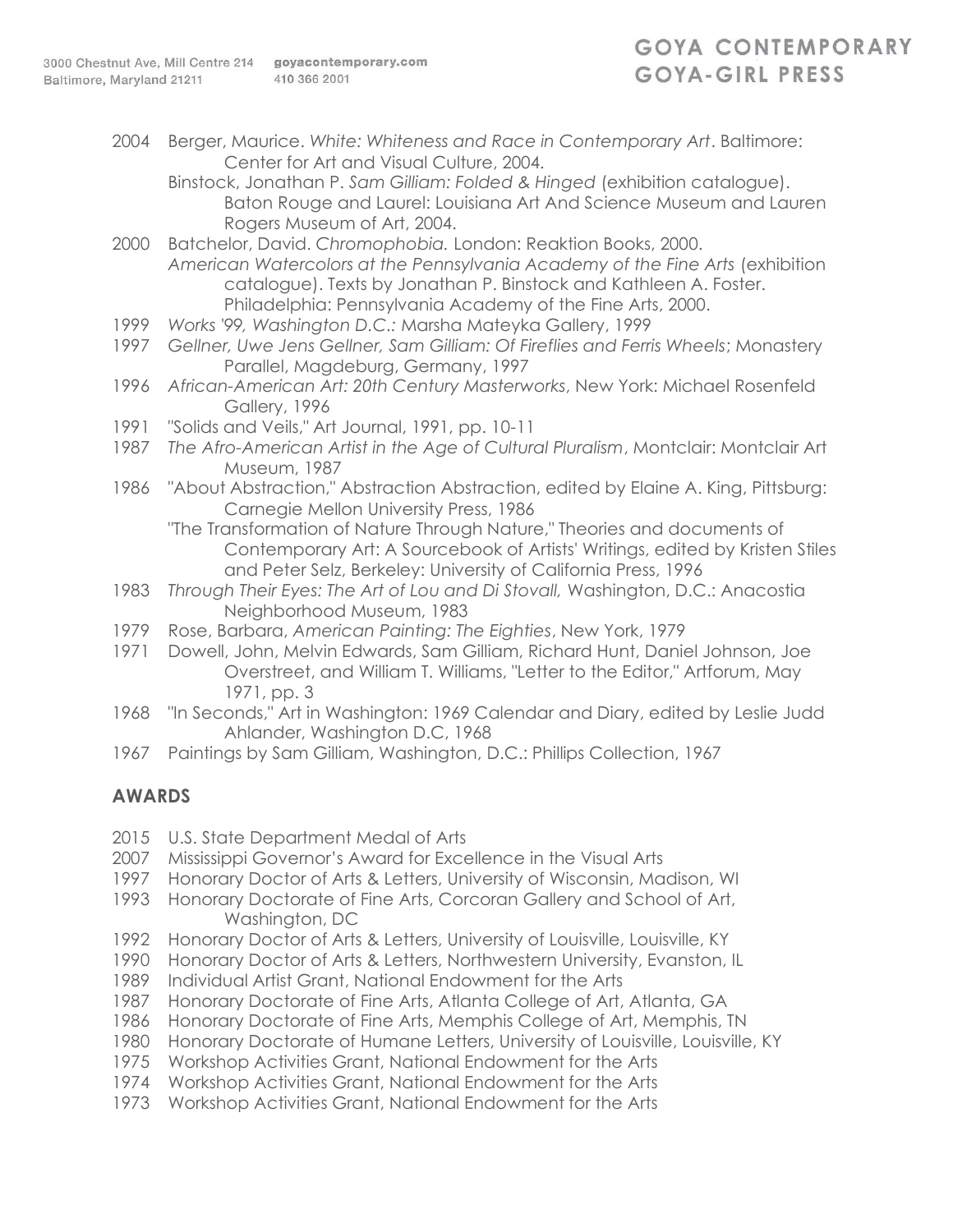- 1971 Solomon Guggenheim Memorial Foundation Fellowship
- 1969 Norman W. Harris Prize, Art Institute of Chicago, Chicago, IL
- 1967 Individual Artist Grant, National Endowment for the Arts

#### **SELECTED PUBLIC COMMISSIONS**

- 2002 Stage sets for *Journey Home*, The Washington Ballet, premiered at The Kennedy Center, Washington, DC
- 2000 *Library Stars/Library Obelisk*, Juanita E. Thornton Library, Washington, DC
- 1999 *The Three Muses*, University of Cincinnati, Cincinnati, OH *The Real Blue*, University of Michigan, Ann Arbor, MI
- 1997 *Construction Aviation Potomac*, Reagan National Airport, Washington, DC
- 1996 *Color of Medals*, Veterans Administration, Philadelphia, PA Federal Building, Philadelphia, PA
- 1995 *untitled*, U.S. Customs House, New Orleans, LA
- 92-96 *Dihedral*, LaGuardia Airport, Queens, NY
- 1991 *Washington Colors*, The Kaempfer Company, Washington, DC
- 1990 *Blue Riders*, New York Metropolitan Transit Authority, Archer St., Jamaica Queens, NY Circles, Circuits, Squares", Contel Federal Systems, Chantilly, VA
- 1989 *CAAM Hues*, California Afro-American Museum, Los Angeles, CA *unitled*, Washington Convention Center, Washington, DC
- 1988 *Solar Canopy*, York College, Jamaica Queens, NY
- 1983 *Sculpture with a 'D'*, Boston Subway, Davis Square stop, Massachusetts Transportation Authority/Cambridge Arts Council, MA

## **SELECTED PUBLIC COLLECTIONS**

Academy Art Museum, Easton, Maryland Akron Art Museum, Akron, Ohio Allen Art Museum at Oberlin College, Ohio Allentown Art Museum, Allentown, Pennsylvania Anacostia Community Museum, Smithsonian Institution, Washington, D.C. Art Institute of Chicago, Illinois Asheville Art Museum, North Carolina Baltimore Museum of Art, Maryland Blanton Museum of Art, Austin, Texas The Block Museum, Evanston, Illinois Brooklyn Museum, New York Carnegie Museum of Art, Pittsburgh Chrysler Museum of Art, Norfolk, Virginia Cincinnati Art Museum, Ohio Cleveland Museum of Art, Ohio The Columbia Museum of Art, South Carolina Crystal Bridges Museum of American Art, Bentonville, Arkansas Currier Museum of Art, Manchester, New Hampshire Dallas Museum of Art, Texas Dayton Art Institute, Ohio DePaul Art Museum, Chicago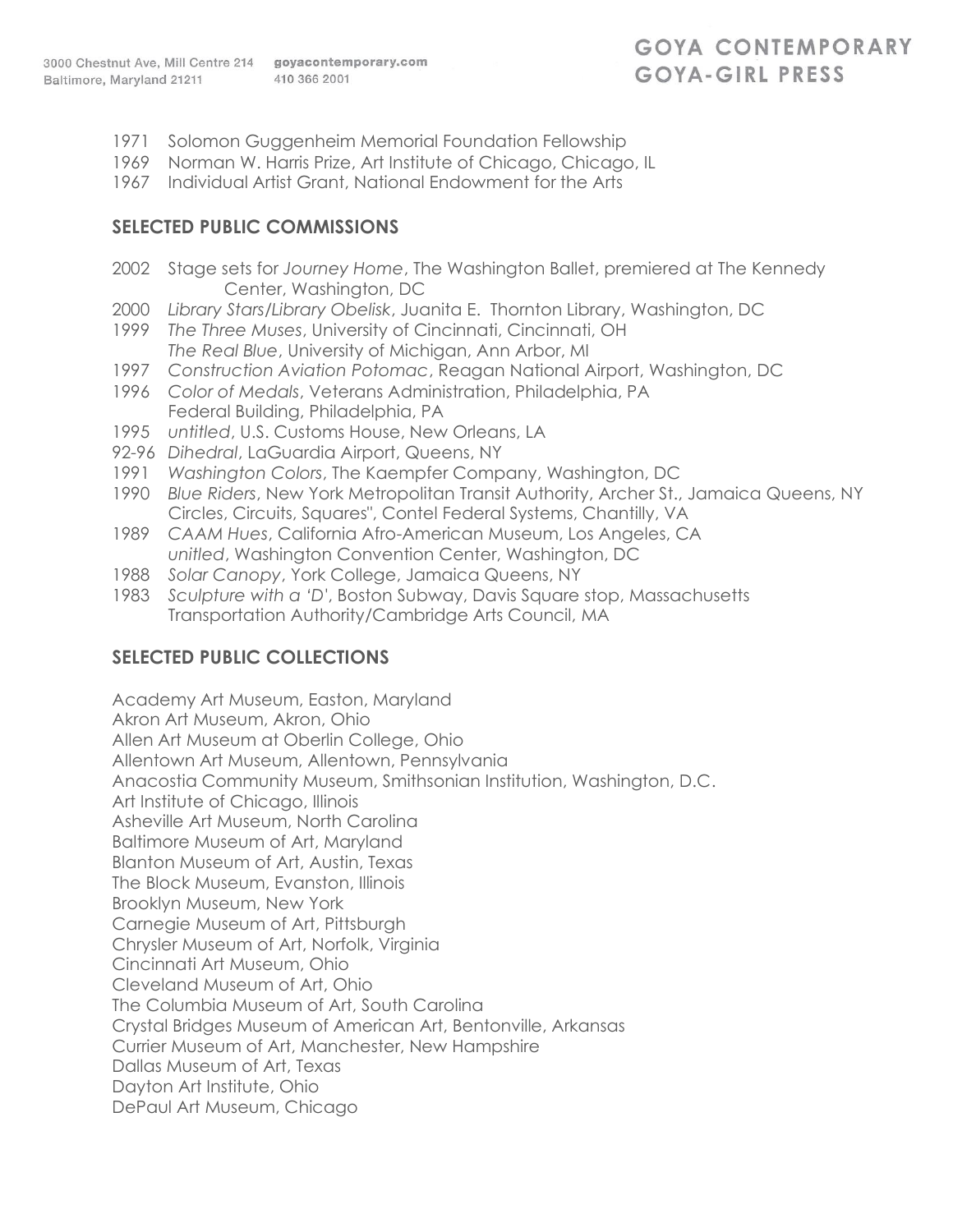# **GOYA CONTEMPORARY** GOYA-GIRL PRESS

Detroit Institute of Arts, Michigan Fine Arts Museums of San Francisco, California The George Washington University Art Museum, Washington D.C. Guilford College Art Gallery, Greensboro, North Carolina Greenville County Museum of Art, Greenville, South Carolina Harvard Art Museums, Cambridge, Massachusetts High Museum of Art, Atlanta, Georgia Hirshhorn Museum and Sculpture Garden, Washington, D.C. Howard University Art Collection, Washington, D.C. The Hyde Collection, Glens Falls, New York Indianapolis Museum of Art, Indiana The Jacobs Gallery, Georgetown College, Kentucky Johnson Museum of Art, Ithaca, New York Kreeger Museum, Washington, D.C. Lauren Rogers Museum of Art, Laurel, Mississippi Louisiana Museum of Modern Art, Denmark Mabee-Gerrer Museum of Art, Shawnee, Oklahoma Madison Museum of Contemporary Art, Wisconsin The Maier Museum of Art, Lynchburg, Virginia The McNay Art Museum, San Antonio, Texas Memorial Art Gallery, Rochester, New York The Metropolitan Museum of Art, New York Milwaukee Art Museum, Wisconsin Minneapolis Institute of Art, Minnesota Mississippi Museum of Art, Jackson, Mississippi Musée d'Art Moderne de la Ville de Paris Museum of Contemporary Art, Chicago Museum of Contemporary Art San Diego, California The Museum of Fine Arts, Houston The Museum of Modern Art, New York National Gallery of Art, Washington, D.C. National Gallery of Art, Corcoran Collection, Washington D.C. National Museum of African American History & Culture, Washington D.C. North Carolina Museum of Art, Raleigh Ogden Museum of Southern Art, New Orleans, Louisiana Oklahoma City Museum of Art, Oklahoma Palmer Museum of Art of The Pennsylvania State University, State College, Pennsylvania Pennsylvania Academy of the Fine Arts, Philadelphia Perez Art Museum Miami, Florida Philadelphia Museum of Art, Pennsylvania The Phillips Collection, Washington, D.C. Princeton University Art Museum, New Jersey Rose Art Museum, Brandeis University, Waltham, Massachusetts The Saint Louis Art Museum, Missouri San Francisco Museum of Modern Art, California Seattle Art Museum, Washington The Sidney and Lois Eskenazi Museum of Art, Bloomington, Indiana Smart Museum of Art at the University of Chicago, Illinois